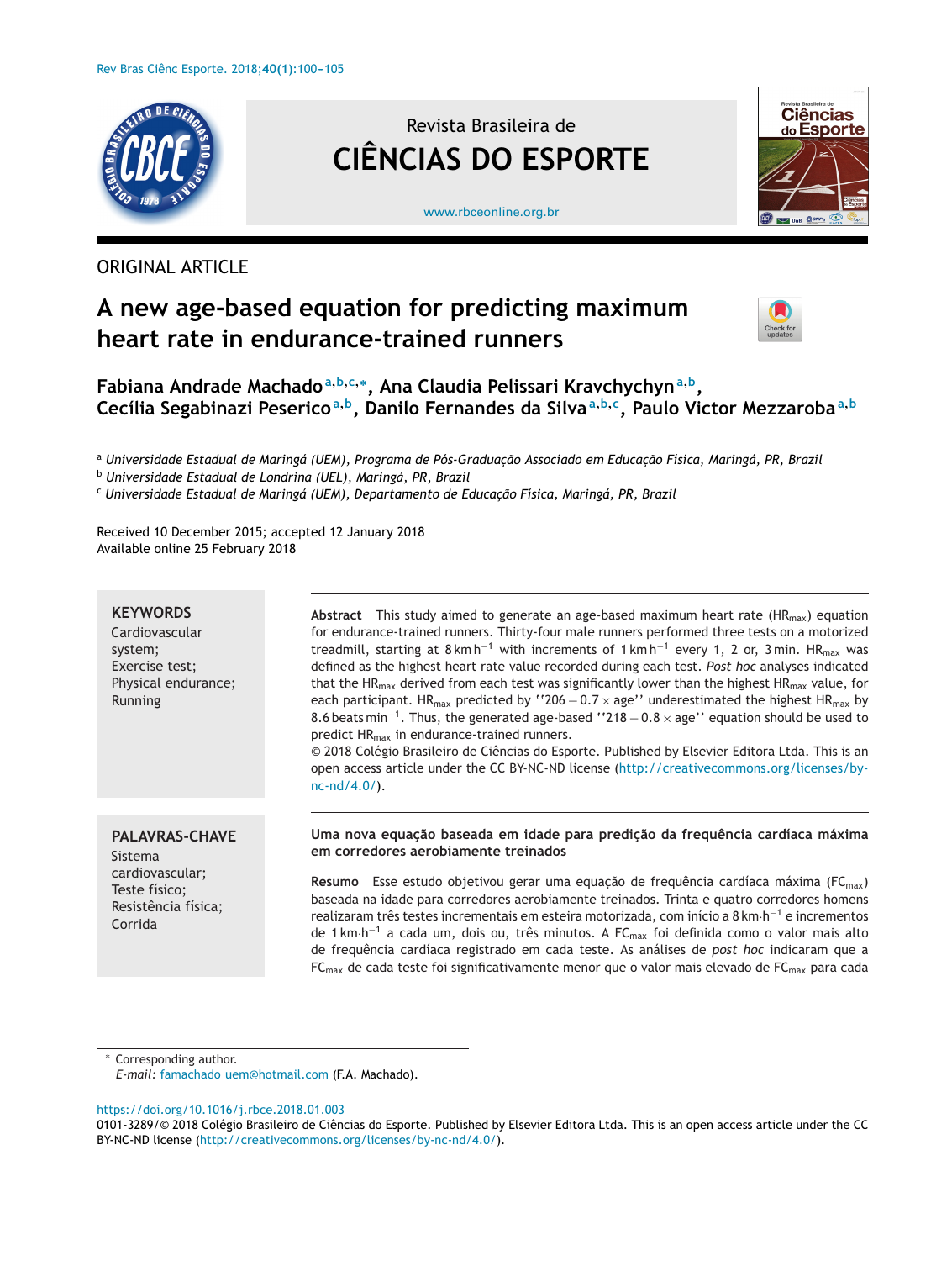**PALABRAS CLAVE** Sistema cardiovascular; Prueba física; Resistencia física; Carrera

participante. A FC<sub>max</sub> predita pela equação ''206 – 0,7 x idade'' subestimou a mais alta FC<sub>max</sub> em 8,6 batimentos·min<sup>-1</sup>. Logo, a equação gerada baseada em idade ''218 – 0,8 x idade'' deveria ser usada para predizer a FC<sub>max</sub> em corredores aerobiamente treinados.

© 2018 Colégio Brasileiro de Ciências do Esporte. Publicado por Elsevier Editora Ltda. Este é um artigo Open Access sob uma licença CC BY-NC-ND [\(http://creativecommons.org/licenses/](http://creativecommons.org/licenses/by-nc-nd/4.0/) [by-nc-nd/4.0/](http://creativecommons.org/licenses/by-nc-nd/4.0/)).

#### **Una nueva ecuación basada en la edad para pronosticar la frecuencia cardíaca máxima en corredores entrenados en resistencia**

**Resumen** El objetivo de este estudio fue generar una ecuación de la frecuencia cardíaca máxima ( $FC<sub>max</sub>$ ) basada en la edad en corredores entrenados en resistencia. Treinta y cuatro corredores de sexo masculino realizaron 3 pruebas en una cinta ergométrica motorizada, comenzando con la velocidad de 8 km/h<sup>-1</sup> con incrementos de 1 km/h<sup>-1</sup> cada uno, 2 o 3 min. La FC<sub>máx</sub> fue definida como el valor de la frecuencia cardíaca más elevada registrada durante cada prueba. Los análisis posteriores indicaron que la  $FC<sub>max</sub>$  derivada de las pruebas fue considerablemente más baja que el valor más alto de la FC<sub>máx</sub> de cada participante. La FC<sub>máx</sub> pronosticada por la ecuación «206-0,7 x edad», subestimada la más alta FC $_{\text{más}}$  por 8,6 lat/min<sup>-1</sup>. Así, la ecuación generada basada en la edad «218-0,8 x edad» debería utilizarse para pronosticar la FC $_{\text{max}}$  en corredores entrenados en resistencia.

© 2018 Colégio Brasileiro de Ciências do Esporte. Publicado por Elsevier Editora Ltda. Este es un artículo Open Access bajo la licencia CC BY-NC-ND [\(http://creativecommons.org/licenses/](http://creativecommons.org/licenses/by-nc-nd/4.0/) [by-nc-nd/4.0/](http://creativecommons.org/licenses/by-nc-nd/4.0/)).

### **Introduction**

Maximal heart rate ( $HR_{max}$ ) is one of the most commonly used values in clinical medicine and physiology ([Tanaka](#page-5-0) et al., 2001) where it is used as a criterion for assessing maximal effort during graded exercise testing (Duncan et al., 1997; Howley et al., 1995) and can be used to prescribe appropriate exercise intensity (ACSM, 2006; Robergs and [Landwehr,](#page-5-0) 2002). For these purposes, exercise and fitness professionals often use age-based equations to estimate  $HR_{max}$  (Engels et al., 1998; Sporis et al., 2011; Tanaka et al., 2001). However, several equations are available to estimate this value (Engels et al., 1998; Gellish et al., 2007; [Graettinger](#page-5-0) et al., 1995; Inbar et al., 1994; Jones et al., 1985; Lester et al., 1968; Miller et al., 1993; Schiller et al., 2001; Sheffield et al., 1978; Tanaka et al., 1997; Whaley et al., 1992), including meta-analyses of published equations (Londeree and Moeschberger, 1982; Tanaka et al., 2001) and most of them differ widely in their estimates of HR<sub>max</sub> [\(Londeree](#page-5-0) and Moeschberger, 1982). Additionally, these equations were derived from different populations and testing protocols, which can also affect the determination of this value.

 $HR_{max}$  is a protocol-dependent physiological variable that is expected to be higher in long-duration tests as compared to short-duration tests ([Bishop](#page-5-0) et al., 1998; Roffey et al., 2007). Nevertheless, some age-based  $HR_{max}$  equations were generated using short protocols ([Graettinger](#page-5-0) et al., 1995; Inbar et al., 1994; Schiller et al., 2001; Tanaka et al., 1997), following the suggestion of [Buchfuhrer](#page-5-0) et al. (1983) to bring the subject to the limit of tolerance in  $10 \pm 2$  min. In fact, [Buchfuhrer](#page-5-0) et al. (1983) suggested that short duration protocols were best to obtain the highest maximal oxygen uptake  $(VO<sub>2max</sub>)$  value, but not for attaining the highest  $HR_{max}$  value. This group also reported higher HR $_{max}$  values in long (∼26 min) tests than in short (∼11 min) tests. These reports, therefore, suggest that age-based  $HR<sub>max</sub>$  equations were generated using testing protocols that might not have been the most appropriate for attaining the highest value for HRmax. [Additional](#page-5-0)ly, one other shortcoming of the currently available age-based equations is that none of the previous studies derived a predictive equation by using the highest HR<sub>max</sub> value obtained from two or more testing protocols, using the same [individuals.](#page-5-0) Such a method could provide higher values for each subject and, consequently, higher values for the derived  $HR_{max}$  equation.

The incorrect prediction of  $HR<sub>max</sub>$  may cause systematic errors in exercise prescriptions [\(Cleary](#page-5-0) et al., 2011). When HR<sub>max</sub> is overestimated, the prescribed exercise intensity will be greater than needed to improve cardiovascular fitness. On the other hand, the [underestimat](#page-5-0)ion of  $HR<sub>max</sub>$  leads to lower stimulus that may not improve aerobic parameters. Thus, reducing the error associated with estimating HRmax would improve the accuracy of exercise prescriptions ([Cleary](#page-5-0) et al., 2011), and improved estimates require the development and use of new equations designed for specific populations and modes of exercise (Robergs and [Landwehr,](#page-5-0) 2002). Thus, the purpose of this study was threefold: (a) to compare three age-based  $HR_{max}$  equations derived for the same participants from each incremental test of different duration, (b) to derive an age-based  $HR<sub>max</sub>$  equation for recreational endurance-trained runners from the highest  $HR_{max}$  value, for each participant, attained from the three incremental tests, and (c) to compare the generated equations with the well-known "206  $-0.7 \times$  age" equation proposed by [Tanaka](#page-5-0) et al. (2001) for recreational endurance-trained individuals. We hypothesized that the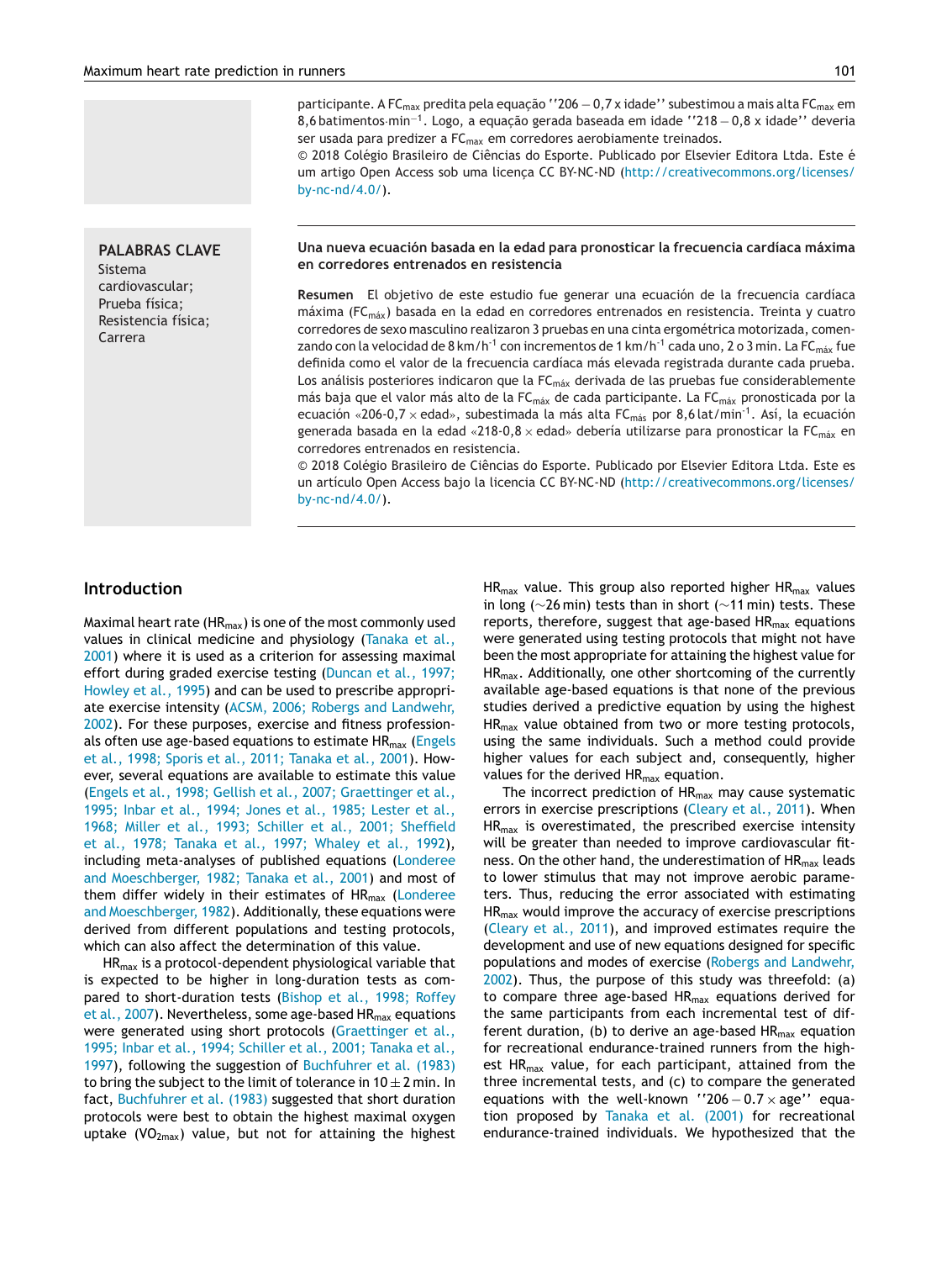$'$ '206 – 0.7  $\times$  age'' equation would underestimate the highest  $HR_{max}$  values obtained by the current protocol for recreational endurance-trained runners.

# **Materials and methods**

#### **Participants**

Thirty-four male, recreational, endurance-trained runners of regional and local level with a minimum of two years of training experience volunteered to take part in this study. The 10-km running times of the participants were between 35 and 60 min, with a pace between 10 and 17 km h<sup>-1</sup> ( $\sim$ 45-75% of the world record). Prior to testing, all participants provided written informed consent and the local ethics committee approved the experimental protocol (#719/2010).

#### **Experimental overview**

In a counterbalanced order, participants who were habituated to running tests performed three continuous incremental exercise tests of different stage durations on a motorized treadmill (Super ATL; Inbrasport, Porto Alegre, Brazil), with the gradient set at 1%. The tests were performed over two weeks, with each test separated from the other by at least 48 h. The three different stage duration protocols were as follows: (a) short stage duration of 1 min (SS), (b) intermediate stage duration of 2 min (IS), and (c) long stage duration of 3 min (LS).

#### **Exercise protocols**

After a warm-up that consisted of walking at  $6 \text{ km h}^{-1}$ for 3 min, each protocol started with an initial speed of 8 km h−1, followed by an increase of 1 km h−<sup>1</sup> between each successive stage until volitional exhaustion. The speed was increased every 1 min for the SS test, every 2 min for the IS test, and every 3 min for the LS test. Consistently across each trial, participants were strongly encouraged, verbally to invest maximum effort. All the three tests were performed at the same time of the day, under normal laboratory conditions (temperature =  $20-22$  °C and relative humidity =  $50-60%$ ). Participants were instructed to report for testing well-rested, nourished, and hydrated, wearing lightweight comfortable clothing. Participants were also instructed to avoid eating 2 h before the maximal exercise tests, to abstain from caffeine and alcohol, and to refrain from strenuous exercise for 24h before testing.

#### **Physiological variables**

Before testing, participants were familiarized with the 6-20 scale by Borg  $(1982)$ , which was used to measure the rating of perceived exertion (RPE) during the last 15 s of each stage and at exhaustion. The highest RPE value was adopted as the peak RPE (RPE $_{peak}$ ). Heart rate (HR) was recorded every five seconds throughout the tests (Polar RS800sd, Kempele, Finland) and  $HR<sub>max</sub>$  was defined as the highest HR value

|                                          | <b>Table 1</b> Characteristics of the participants and training. |
|------------------------------------------|------------------------------------------------------------------|
| $\Delta L$ and $\Delta L$ and $\Delta L$ | $11 - 100$                                                       |

| Variables                                | Mean $\pm$ SD   |
|------------------------------------------|-----------------|
| Age (years)                              | $40.1 \pm 12.8$ |
| Body mass (kg)                           | $67.7 \pm 7.2$  |
| Height (cm)                              | $173.3 \pm 7.0$ |
| Body mass index (kg m <sup>-2</sup> )    | $22.5 \pm 1.8$  |
| Training frequency (days $wk^{-1}$ )     | $4.9 + 1.5$     |
| Training distance (km wk <sup>-1</sup> ) | $58.5 \pm 31.7$ |

*n* = 30.

recorded during the test (Bentley and [McNaughton,](#page-5-0) 2003; Schiller et al., 2001; Tanaka et al., 2001). Neither respiratory gases nor blood lactate were monitored during the tests concerning that such interventions would affect the performance of the participants [\(Schabort](#page-5-0) et al., 1998). Earlobe capillary blood samples (25  $\mu$ L) was collected into a glass tube at the end of the tests and at the third, fifth, and seventh minute of passive recovery, sitting in a comfortable chair. From these samples, blood lactate concentration was subsequently determined by electroenzymatic methods using an automated analyzer (YSI 2300 STAT, Ohio, USA). Peak blood lactate concentration  $(LA_{peak})$  was defined for each participant as the highest post-exercise blood lactate concentration value. The maximal effort was deemed to be achieved if the incremental test met two of the following criteria: 1) LA<sub>peak</sub> higher than 8 mmol L<sup>-1</sup>, 2) HR<sub>max</sub> within  $\pm$ 10 beats min<sup>-1</sup> of endurance-trained age-predicted HR<sub>max</sub> using the age-based ''206  $-0.7 \times$  age'' equation [\(Tanaka](#page-5-0) et al.,  $2001$ ) and 3) RPE<sub>peak</sub> greater than 18 in the 6-20 Borg scale [\(Howley](#page-5-0) et al., 1995).

#### **Statistical analyses**

Data are presented as mean  $\pm$  SD and were analyzed using the SPSS 17.0 software. The Shapiro-Wilk test was used to check the normality of the data distribution.  $HR_{max}$  values were compared using repeated measures ANOVA with Bonferroni *post hoc* test. The sphericity assumption was checked by Mauchly's test of sphericity. A simple linear regression was employed to determine the age-based  $HR_{max}$  equation from the SS (HR<sub>max</sub>SS), IS (HR<sub>max</sub>IS) and LS (HR<sub>max</sub>LS) tests. Additionally, an age-based  $HR<sub>max</sub>$  equation was derived from the highest  $HR<sub>max</sub>$  value attained for each participant from the SS, IS, and LS tests ( $HR_{max}$ SIL). The relationship between HRmax and age was examined using the Pearson's correlation coefficient  $(r)$ , the coefficient of determination  $(R^2)$  and the standard error of estimate (SEE). Statistical significance was set at *p* < 0.05.

#### **Results**

The characteristics of the participants (mean  $\pm$  SD) are presented in Table 1.

Four participants did not meet at least two criteria of maximal effort in at least one test. The tests from these participants were not included in the results. The summary of the physiological parameters of the remaining thirty participants (mean  $\pm$  SD) is given in [Table](#page-3-0) 2. Analysis of variance revealed a significant effect of the stage duration on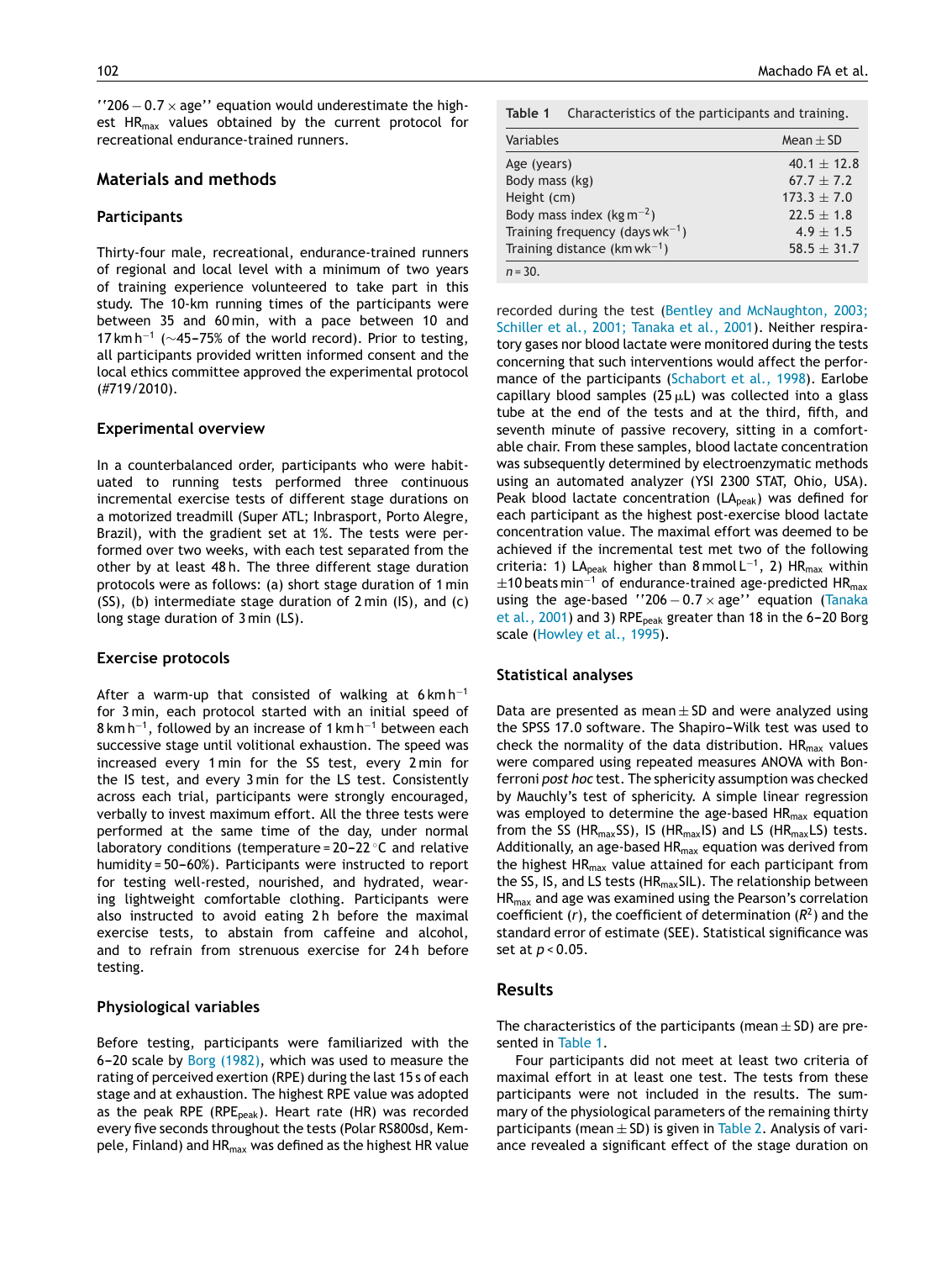<span id="page-3-0"></span>**Table 2** Values of maximum rating of perceived exertion (RPEpeak), peak blood lactate concentration (LApeak), percentage of age-predicted maximum heart rate (%APMHR), and maximal heart rate (HRmax) during treadmill incremental protocols with stage length of 1 min (SS), 2 min (IS) and 3 min (LS).

| Protocol   | $RPEpeak$ (6–20 Borg scale) | $LApeak$ (mmol $L-1$ )   | $%APMHR(\%)$          | Time to exhaustion (min)         | $HR_{\text{max}}$ (beats min <sup>-1</sup> ) |
|------------|-----------------------------|--------------------------|-----------------------|----------------------------------|----------------------------------------------|
| SS.        | $19.8 \pm 0.6$              | $9.4 \pm 2.2$            | $102.3 \pm 4.0$       | $11.1 \pm 1.6$                   | $181.8 \pm 12.1$                             |
| IS         | $19.8 \pm 0.4$              | $9.2 + 1.9$              | $104.0 + 4.3a$        | $19.4 \pm 3.0^{\circ}$           | $184.8 \pm 12.7^{\circ}$                     |
| LS.        | $19.9 \pm 0.4$              | $7.9 \pm 2.2^{\text{a}}$ | $103.0 \pm 4.1^a$     | $26.7 + 4.7^{\text{a},\text{b}}$ | $183.1 \pm 12.9$                             |
| <b>SIL</b> | $20.0 \pm 0.0$              | $10.3 + 2.0^{a,b,c}$     | $104.8 + 4.1^{a,b,c}$ | $\overline{\phantom{0}}$         | $186.3 + 12.7^{\text{a},\text{b},\text{c}}$  |

Values are means  $\pm$  SD, *n* = 30. SIL, highest values attained for each participant from the SS, IS and LS protocols.  $a$  *p* < 0.05 compared with the SS protocol.

b  $p < 0.05$  compared with the IS protocol.

<sup>c</sup> *p* < 0.05 compared with the LS protocol.



**Figure 1** Comparison between age-based maximal heart rate equations derived from incremental protocols with stage length of 1 min (HR<sub>max</sub>SS), 2 min (HR<sub>max</sub>IS) and 3 min (HR<sub>max</sub>LS). It also presents the proposed HR<sub>max</sub>SIL equation from the highest maximal heart rate value attained for each participant from the three tests of different stage duration and the meta-analysis equation ''206  $-0.7 \times$  age'' for endurance-trained individuals.

the  $LA<sub>peak</sub>$  ( $p = 0.001$ ), percentage of endurance-trained agepredicted HR<sub>max</sub> ( $p = 0.003$ ), time to exhaustion ( $p < 0.001$ ) and  $HR_{max}$  ( $p = 0.003$ ). The RPE<sub>peak</sub> did not significantly differ among the three protocols (*p* = 0.36). *Post hoc* analyses indicated that the HR<sub>max</sub>SIL was significantly higher than the HR<sub>max</sub> derived from the SS, IS or LS tests (*p* < 0.001).

Fig. 1 presents the measured HRmax (*i.e.*, the highest HR<sub>max</sub> values attained for each participant from the SS, IS, and LS tests) and the age-based  $HR_{max}$  equations from the SS (HR<sub>max</sub>SS), IS (HR<sub>max</sub>IS) and LS (HR<sub>max</sub>LS) tests. Further, it presents the proposed HR<sub>max</sub>SIL equation from the measured HR<sub>max</sub> and the ''206  $-0.7 \times$  age'' meta-analysis equation proposed by [Tanaka](#page-5-0) et al. (2001). In developing the  $HR_{max}$ SIL equation from the three protocols, the IS protocol contributed with 56.7% of the HRmax values. The LS and SS protocols contributed with 33.3% and 10.0%, respectively. The correlation coefficient, coefficient of determination and standard error of estimate of the generated ''218 -  $0.8 \times$  age'' equation were  $r = -0.81$ ;  $R^2 = 0.66$ , and SEE = 7.5 beats min<sup>-1</sup>. The relative SEE (*i.e.*, SEE expressed as a percentage of the mean of the outcome measure) was 4.1%. The  $HR_{max}$  predicted by the ''206  $-0.7 \times$  age'' equation was 177.7  $\pm$  9.2 beats min<sup>-1</sup> and, on average, according to repeated measures ANOVA, underestimated the measured HRmax by 8.6 beats min−<sup>1</sup> in the present population.

#### **Discussion**

The main purpose of the present study was to derive an age-based HR<sub>max</sub> equation for recreational endurancetrained runners. The main finding was that the generated ''218  $-$  0.8  $\times$  age'' equation should be used to predict HR<sub>max</sub> in endurance-trained runners rather than the well-known ''206  $-0.7 \times$  age'' meta-analysis equation by [Tanaka](#page-5-0) et al. (2001). In fact, the ''206  $-$  0.7  $\times$  age'' equation, on average, underestimated the highest HR $_{max}$  values by 8.6 beats min<sup>-1</sup>.

The incorrect prediction of  $HR<sub>max</sub>$  may cause systematic errors in exercise prescriptions [\(Tanaka](#page-5-0) et al., 2001). When the  $HR<sub>max</sub>$  is overestimated, the prescribed exercise intensity will be greater than needed to improve cardiovascular fitness. On the other hand, the underestimation of  $HR_{max}$ leads to lower stimulus that possibly will not improve aerobic parameters. Reducing the error of estimating HR<sub>max</sub> would improve the accuracy of exercise prescription ([Cleary](#page-5-0) et al., 2011). Consequently, several studies have been conducted to generate new age-based  $HR_{max}$  equations to estimate the HRmax more accurately (Engels et al., 1998; [Gellish](#page-5-0) et al., 2007; Graettinger et al., 1995; Inbar et al., 1994; Jones et al., 1985; Lester et al., 1968; Londeree and Moeschberger, 1982; Miller et al., 1993; Schiller et al., 2001; Sheffield et al., 1978; Tanaka et al., 1997, 2001; Whaley et al., 1992). Nevertheless, most of them are too general or unspecific for the population of endurance-trained runners.

[Tanaka](#page-5-0) et al. (2001) presented one of the most usual equations to predict HR<sub>max</sub> (Cleary et al., 2011; [Franck](#page-5-0)owiak et al., 2011). They proposed the general age-based  $'$ '208 – 0.7  $\times$  age'' equation, independent of gender and habitual physical activity status, which was generated by a meta-analytic study that included 351 studies involving 18.712 individuals. This general equation is valid for heterogeneous groups within a wide age range including children and adolescents (Machado and [Denadai,](#page-5-0) 2011). They also proposed the equation ''206  $-0.7 \times$  age'' for the specific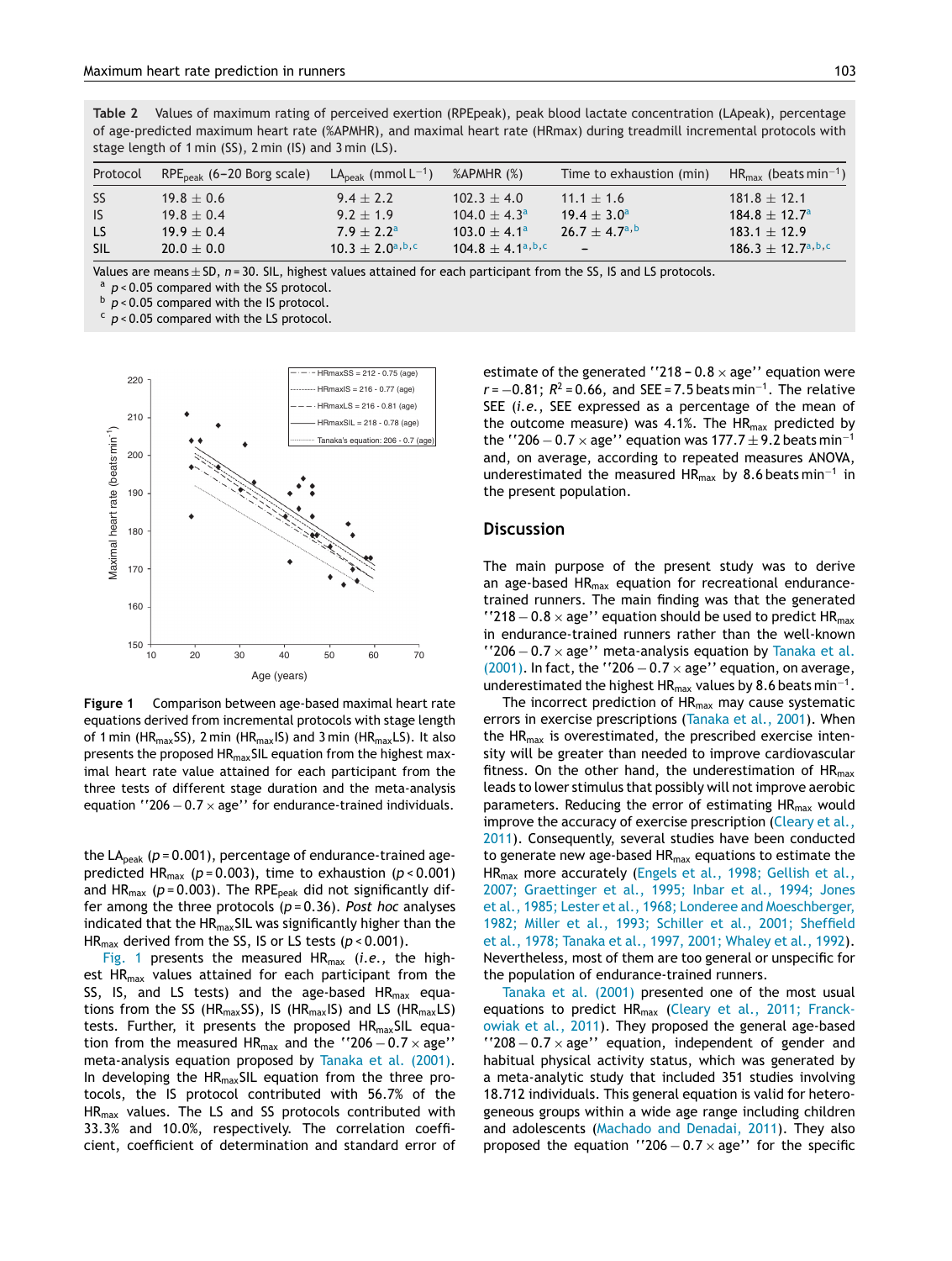population of endurance-trained individuals. Nevertheless, in contrast to some studies [\(Camarda](#page-5-0) et al., 2008; Cleary et al., 2011; Silva et al., 2007), we found that the specific  $"206 - 0.7 \times$  age" equation underestimated the actual HR<sub>max</sub> in endurance-trained runners.

[Camarda](#page-5-0) et al. (2008), for example, analyzed the data from 2047 sedentary individuals (age, 12-69 years), and reported that the HR<sub>max</sub> obtained by the ''208  $-0.7 \times$  age'' equation (182.7  $\pm$  8.2 beats min<sup>-1</sup>) overestimated the measured HR<sub>max</sub> (180.8  $\pm$  13.8 beats min<sup>-1</sup>). Similarly, Cleary et al. (2011) evaluated 96 active subjects ranging from 18 to 33 years old. They found that the general  $"208 - 0.7 \times age"$ equation overestimated the measured HR<sub>max</sub> (192.6  $\pm$  1.9 and 190.1  $\pm$  7.9 beats min<sup>-1</sup>, respectively). [Silva](#page-5-0) et al. (2007) assessed 93 elderly women (age,  $67 \pm 5$  years) during the modified Bruce protocol and found that the measured HR<sub>max</sub> (145.5  $\pm$  12.5 beats min<sup>-1</sup>) was highly overestimated by the general  $'208 - 0.7 \times$  age'' equation  $(161.0 \pm 3.9 \text{ beats min}^{-1})$ . On the other hand, we found that the specific ''206  $-$  0.7  $\times$  age'' equation for endurancetrained runners underestimated the actual  $HR_{max}$  for the sample of this study. Supporting our results, [Sporis](#page-5-0) et al. (2011), assessed 509 members of the Croatian Armed Forces (age,  $29.1 \pm 5.5$  years) and concluded that the general ''208  $-0.7 \times$  age'' equation underestimates the actual HRmax value by 4.2 beats min−<sup>1</sup> in military personnel. Similarly, Nes et al. [\(2013\)](#page-5-0) examined the relationship between HRmax and age in 3320 healthy individuals within a wide age range (19-89 years) and reported that the  $'$ '208 – 0.7  $\times$  age'' equation underestimated the measured  $HR_{max}$  by 6.2 beats min<sup>-1</sup> even using a individualized protocol that brought the subjects to exhaustion within  $8-12$  min.

An important factor to develop an accurate age-based  $HR_{max}$  equation for a specific population is the homogeneity of the sample. This study involved 34 recreational endurance-trained runners. The small number of participants was the main limitation of this study. However, the difficulty in obtaining a homogeneous group of participants willing to perform three running tests in laboratory until exhaustion was a factor that restricted the sample size. In contrast, the sample of this study ranged widely in age, contributing to the generation of the equation. Another factor that influences the accuracy of a generated age-based  $HR_{max}$  equation is the duration of the incremental test. [Roffey](#page-5-0) et al. (2007) showed that the  $HR_{max}$  was significantly higher during long  $(25 \pm 4 \text{ min})$  incremental tests than it was in shorter tests (10  $\pm$  2 min). Moreover, [Bishop](#page-5-0) et al. (1998) found significantly higher values for  $HR_{max}$  when a stage duration of 3 min was used, rather than 1 min, during incremental tests. Thus, the design of the incremental tests might have affected most of the available age-based  $HR_{max}$ equations.

In this study, the age-based equation generated from IS protocol was the most similar to the  $HR_{max}$ SIL equation [\(Fig.](#page-3-0) 1) and contributed with about 60% of the data for its generation. Additionally, not only the HR<sub>max</sub>SIL but also all the three equations generated from just one test (*i.e.*,  $HR_{max}$ SS, HR<sub>max</sub>IS and HR<sub>max</sub>LS) presented higher values for HR<sub>max</sub> than the ''206 – 0.7  $\times$  age'' equation. Further, the  $'$ '206 – 0.7  $\times$  age'' equation, on average, underestimated the measured HRmax values by 8.6 beats min−<sup>1</sup> in the recreational endurance-trained population. Thus, the proposed

 $'$ '218 – 0.8  $\times$  age'' equation, generated from three incremental tests of different durations, seems to be more appropriate for predicting  $HR_{max}$  in this population of runners.

The majority of age-based univariate equation for predicting HR<sub>max</sub> have large errors between 7 and 11 beats min<sup>-1</sup> (Robergs and [Landwehr,](#page-5-0) 2002). Further, according to these authors, equations need to be developed that are population specific. The error of the proposed ''218  $-0.8 \times$  age'' [equation](#page-5-0) for the specific population of recreational endurance-trained runners was relatively low, and in accordance with previous studies. Nes et al. [\(2013\),](#page-5-0) for example, proposed recently the "211  $-0.64 \times$  age" equation to predict the HR<sub>max</sub> in healthy individuals and reported a higher, but also in accordance with previous studies, error (*i.e.*, SEE = 10.8 beats min<sup>-1</sup>;  $r = -0.60$ ). Nevertheless, due to the inherent error associated with the estimation of  $HR_{max}$ , using the proposed ''218  $-0.8 \times$  age'' equation, approximately 67% of the population should fall within  $\pm 8$  beats min<sup>-1</sup> of the actual HR<sub>max</sub>. Further, for 5% of the population, the actual HR<sub>max</sub> could differ by more than 15 beats min<sup>-1</sup>. Therefore, direct measurements of  $HR_{max}$  should be used whenever possible.

Although this study adds important value to the literature as well as present great practical application, it also has a limitation. Due to the specific characteristics of the sample (recreational endurance-trained runners), our sample size is small for this type of study. However, as mentioned, the equation was built to provide a great practical application for this specific population.

# **Conclusion**

In summary, the results from the present study suggest that the proposed ''218  $-0.8 \times$  age'' equation should be used to predict HRmax in recreational endurance-trained runners rather than the well-known "206  $-0.7 \times$  age" equation proposed by [Tanaka](#page-5-0) et al. (2001). Additionally, the "206  $-0.7 \times$  age" equation, on average, underestimated the measured HR<sub>max</sub> values by 8.6 beats min<sup>-1</sup> in the recreational endurance-trained population. Researchers, coaches, and practitioners are recommended to use this formula to determine  $HR_{max}$  more accurately in endurancetrained runners. Because the results of this study are limited to this specific population, further research is warranted to verify whether these results apply to other populations that have different performance levels.

#### **Ethical statement**

Comite de Ética e Pesquisa em Seres Humanos, Universidade Estadual de Maringá (#1.262.502/2015).

# **Funding**

This work was supported by the Coordenação de Aperfeiçoamento de Pessoal de Nível Superior CAPES/Brazil and Conselho Nacional de Desenvolvimento Científico e Tecnológico (CNPq/Brazil).